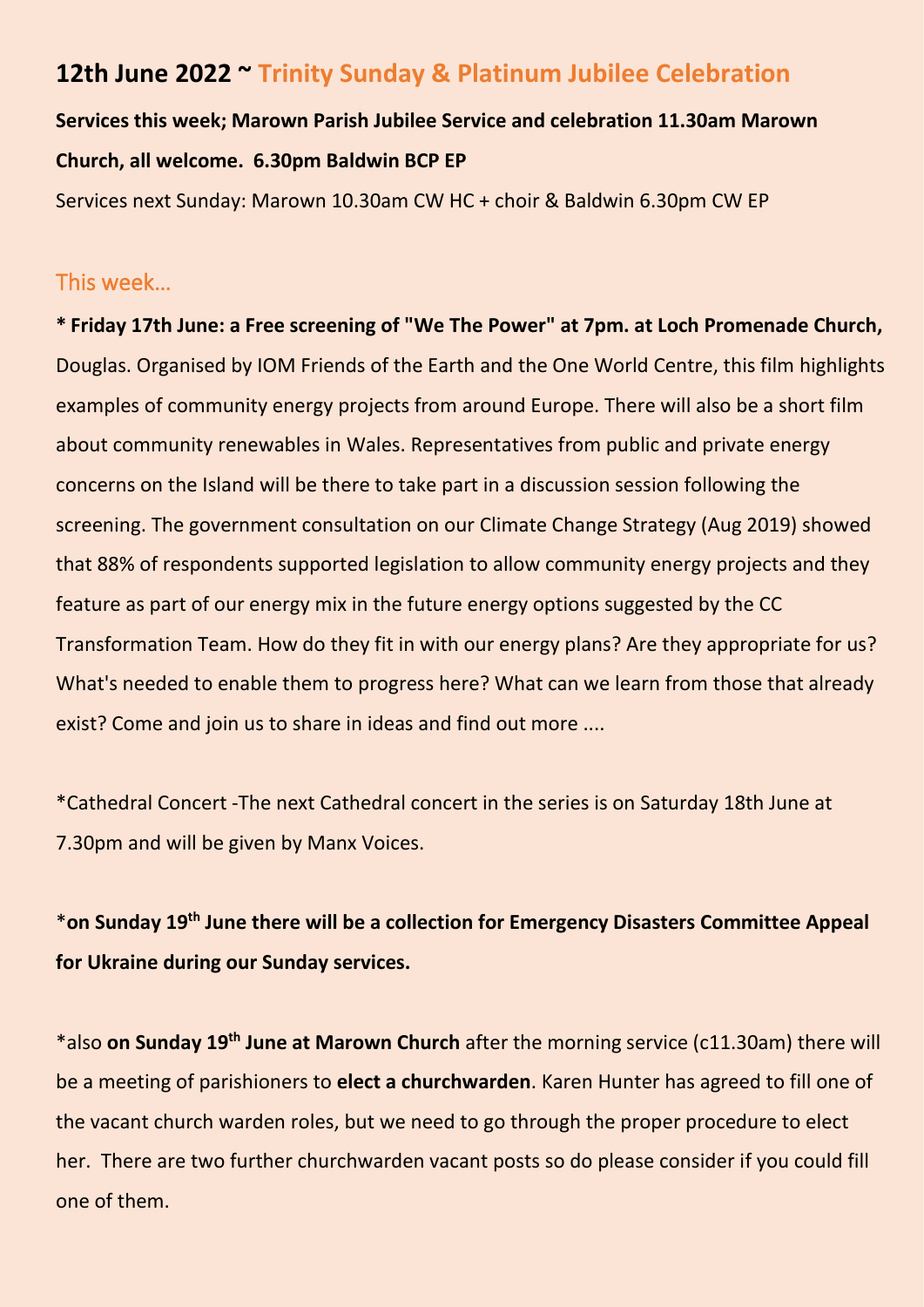\***New Archdeacon** – the Revd Irene Cowell (former vicar of Castletown & Arbory) will be installed as Archdeacon of Man in the Cathedral at 3.30pm on Sunday 19 June. The following evening (Monday 20<sup>th</sup> June) at 7.30pm she will be licenced as Priest-in-Charge of St George and All Saints Douglas. You are welcome to attend either or both of these services.

#### **Coming up…**

\*Friday 24th June 7pm in Marown Church there will be a performance by the Laxey Handbell ringers. Light refreshments will be available.

#### **Did you know…**

\***Recycling soft plastic film wrapping and product wrapping**: The Co-op in Michael St Peel now have a bin for soft plastic recycling on the right of the door as you enter the shop. This offers an accessible disposal route for materials not currently recycled on the Island such as crisp packets, bread bags, single use carrier bags, lids from ready meals and pots, biscuit wrappers and pet food pouches!

\***IT Energy saving! Reducing our Co2 Footprint**: Did you know that the average UK citizen currently generates an average of 12 tonnes of carbon emissions a year?! If each member of our congregations shaves off 1 tonne a year and encourages their family and friends to do the same we are well on the way to halving our emission in the next 10 years!

(There are a variety of different greenhouse gases that are contributing to making the earth warmer, such as methane, nitrous oxide and carbon dioxide. But to make it simpler all our greenhouse gases are measured in carbon dioxide equivalents:.CO2e)

1 tonne = 1000 kilograms (kg) 1 kg = 1000 grams (g)

1. Enjoy texting: at 0.014g of carbon dioxide a text it's a very low carbon cost way to communicate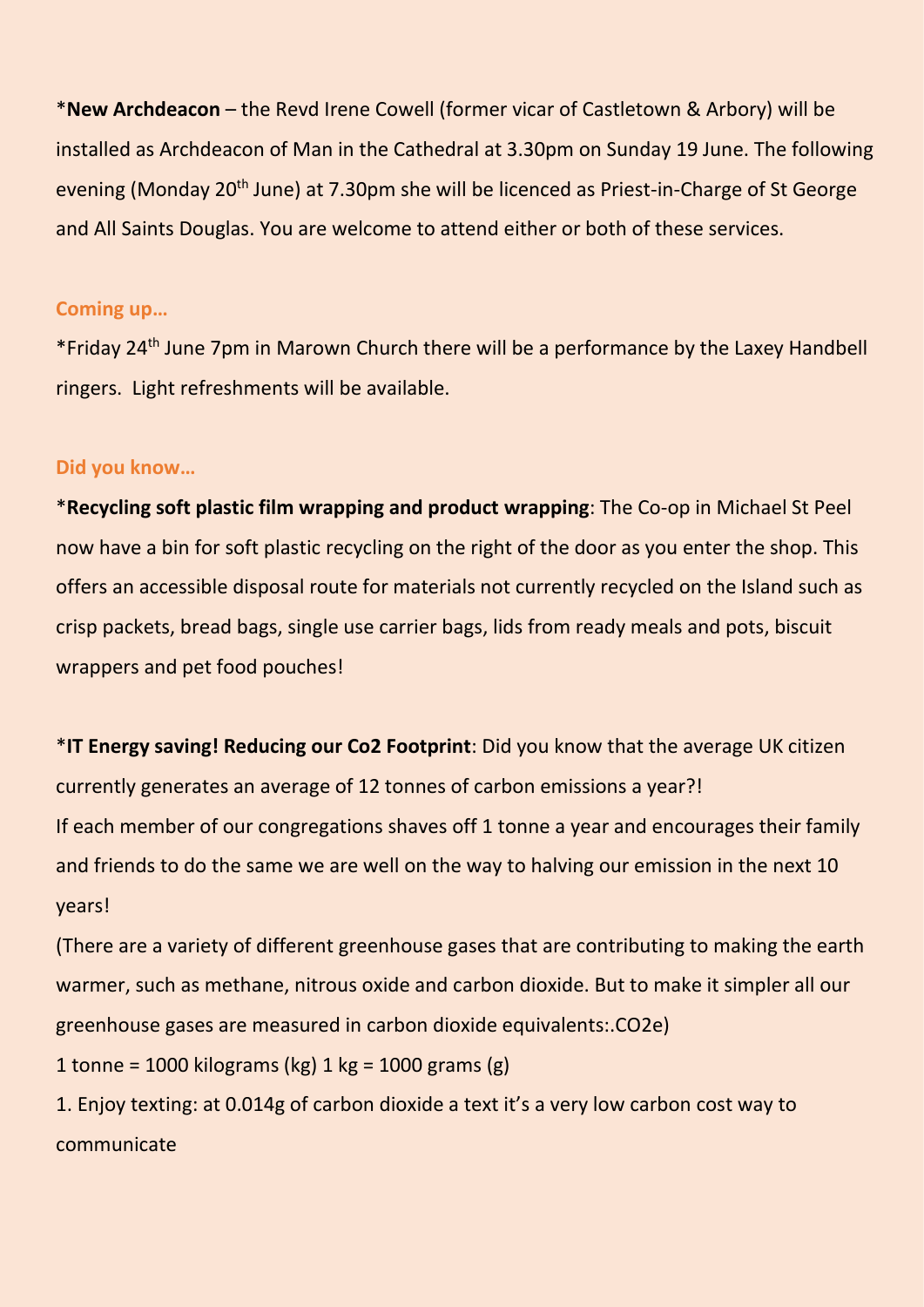2. Think before you click: each web search requires energy on your computer, laptop or 'phone and more at the server finding the webpage for you, costing 4.5g CO2e a time. Just 10 searches a day adds up to 16.5kg CO2e a year.

3. Switch to using a green search engine on the internet such as www.ecosia.org which plants trees to absorb the carbon emissions from your web searches.

4. Email with care: an email generates 4g CO2e and a large email with lots of attachments up to 50g. Don't stop communicating but think before you copy everyone in!

## This week we pray for…

\* Elizabeth our Queen and for the example of loving and faithful service she has shown among us. We pray that God's blessing will be upon her and that we may follow her example of selfless service as we commit our lives to God and to one another.

\*the Holy Spirit to enter into the hearts of all faithful people, filling our lives afresh with a love of God and a desire to proclaim the Gospel of Jesus Christ.

\* all those in our communities who are vulnerable or struggling: the elderly; the isolated and lonely; single parents; those who are ill or depressed, the stressed and anxious; the poor and needy; those facing financial pressures; those grieving the loss of a loved one. We pray that they may know God's presence with them and be comforted.

\*our young people across the Island who are sitting their GCSE's and A level exams this month, that they may know His Spirit of calm and presence with them during this stressful time.

\*the families and friends of all those who were killed or badly injured during the TT Races this year. We pray for the Marshalls and members of the Emergency Services and all those who had to deal with these tragedies and the emotional aftermath they carry.